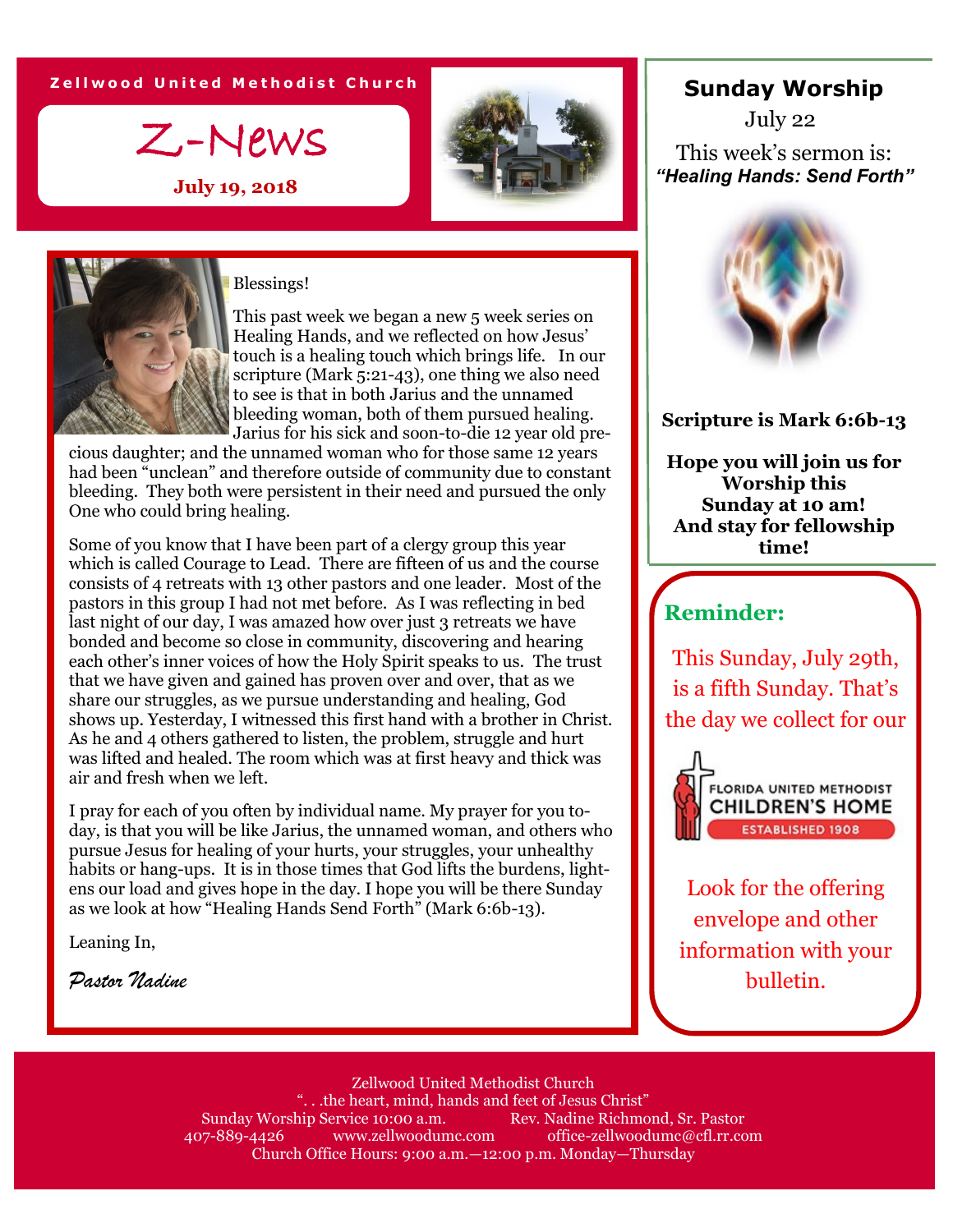We have our very own "All-Star", **Jaylen Gonzalez**, granddaughter of Susan Gill! She was part of the Apopka All-Star Softball team that advanced to the state championship tournament in St. Augustine last week! Although they didn't win the tourney, Coach Ramos praised the team for their character, level of intensity and great playing throughout the tournament. Here's some pictures of Jaylen in action:



## **Way to go, Jaylen! We're proud of you!**





Do you have a brick yet in our **Memory Garden**? If you'd like to purchase one (in memory of loved ones, in honor of family, etc), you may contact Mickey Marks (352-235-0867 or marks5700@yahoo.com), the Church Office, or deal with the company directly at www.polarengraving.com/ ZellwoodUMC

# **Help needed on the first day of school!**

Beginning August 1, the Orange County Schools website will be ready to accept applications to become an Additions volunteer at Zellwood Elementary. You can check with Janet Marks for more details or assistance.



More free books (from the "weeding" of our Library in the Office). Check out the box in the Fellowship Hall!